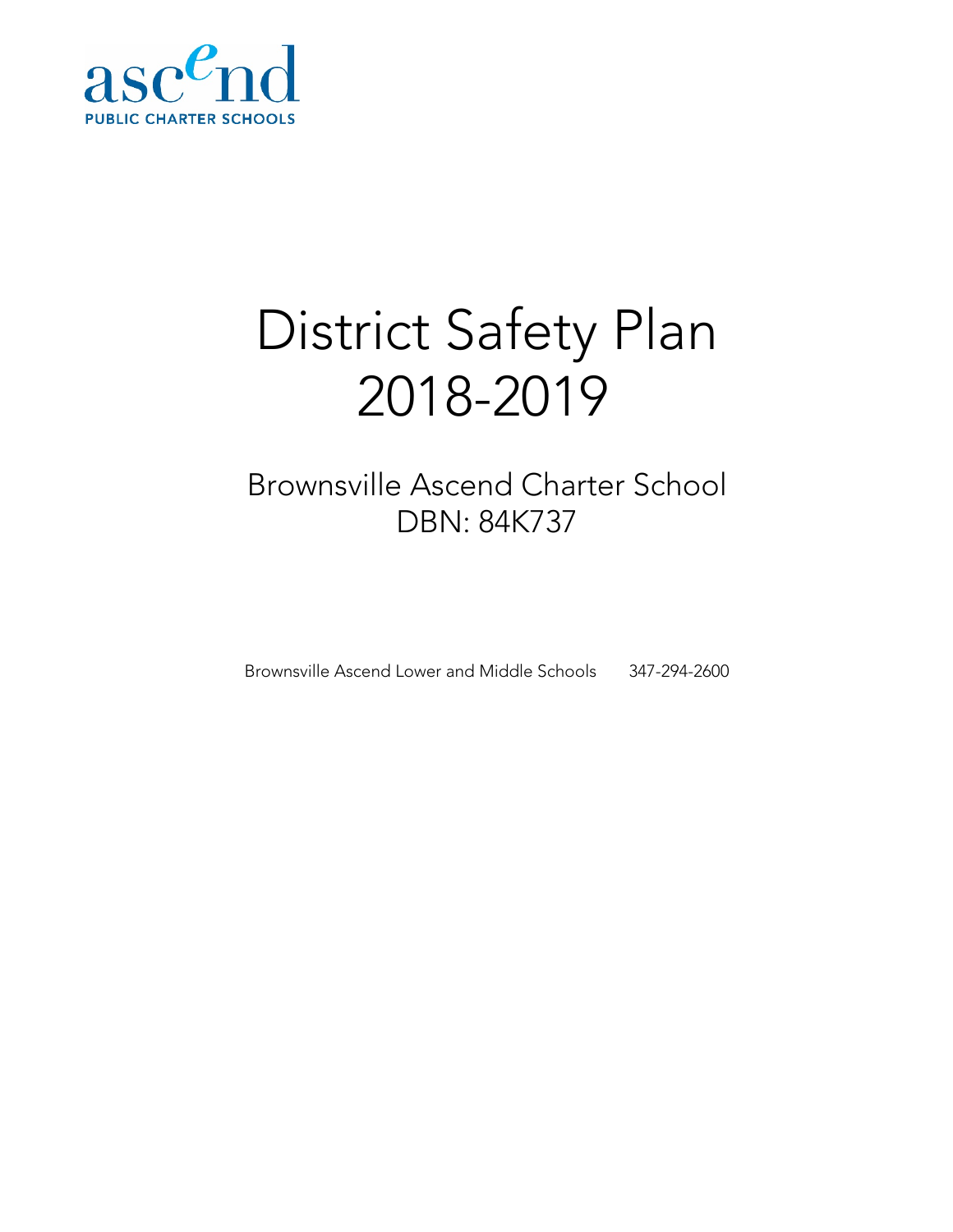## Table of Contents

| 2.  |  |
|-----|--|
| 3.  |  |
| 4.  |  |
| 5.  |  |
| 6.  |  |
| 7.  |  |
| 8.  |  |
| 9.  |  |
| 10. |  |
| 11. |  |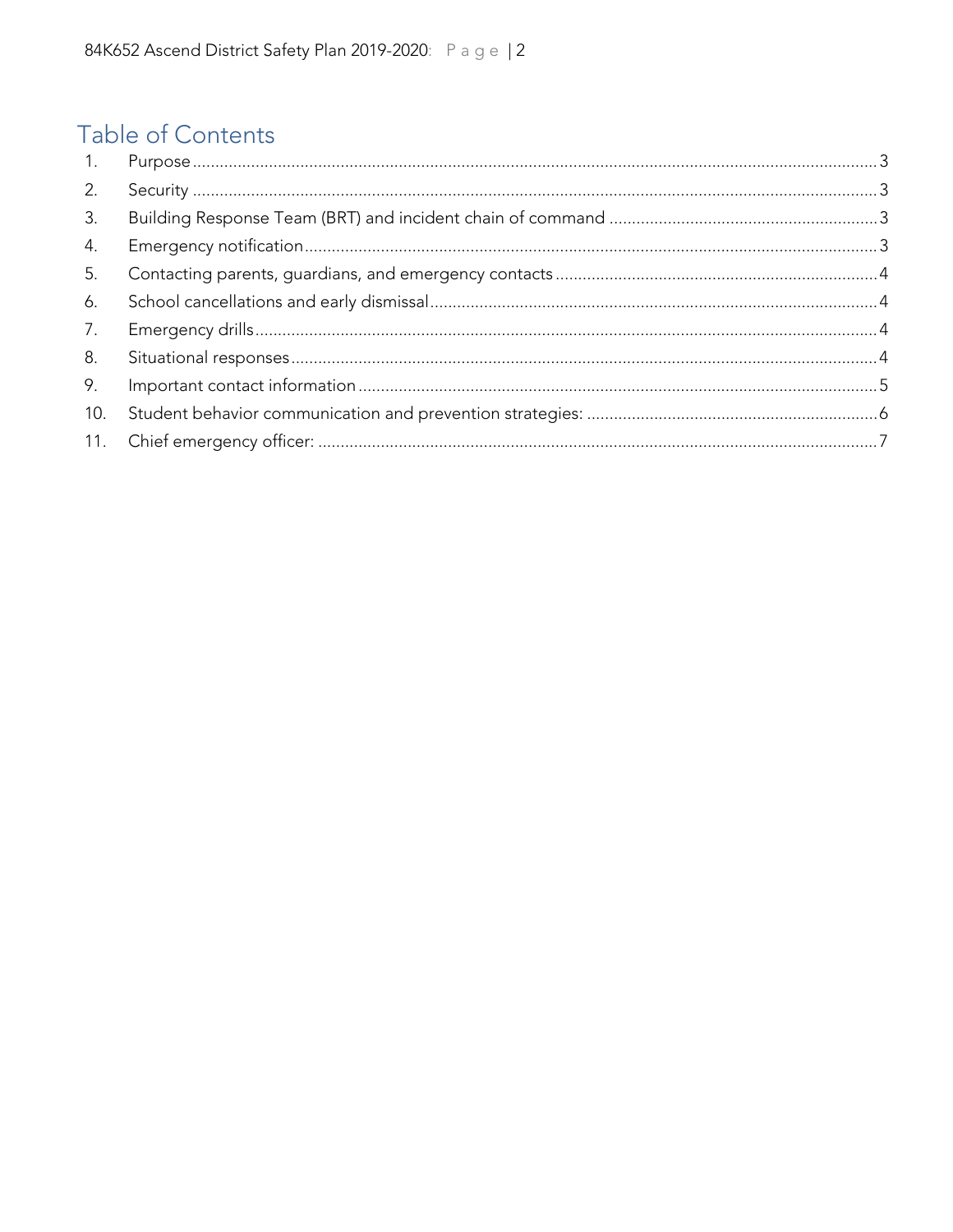<span id="page-2-0"></span>1. Purpose<br>A critical component of a successful and safe school is a detailed plan. Ascend Public Charter Schools combine a variety of programs and strategies in order to provide a positive and safe learning environment for its students and staff.

Ascend schools have created a comprehensive Student Discipline Policy and Staff Handbook that details appropriate procedures for staff in their interactions with students. Ascend Public Charter Schools hold regular staff meetings where staff are able to discuss school issues as they relate to safety and other issues pertinent to the school. All handbooks and policies follow regulations as set forth by city, state, and federal education regulations. Staff are trained during summer institutes on these policies and procedures.

<span id="page-2-1"></span>2. Security<br>The facility has an electronic security system. This system includes a public announcement system, video surveillance cameras, door alarms on all doors to the outside, a security alarm system and motion sensors. Well-trained staff enforce Ascend Charter Schools' safety procedures. Each Ascend school is staffed with at least one security guard who is on duty anytime adults and/ or children are in the building.

# <span id="page-2-2"></span>3. Building Response Team (BRT) and incident chain of command<br>If the safety of the students, staff, or the facility is compromised or is likely to be compromised, the

school's Building response team (BRT) will be responsible for implementing all emergency protocols, under the guidance of the Incident Commander. The Incident Commander's responsibilities will include:

- o Immediately create, publish and/or communicate an Incident Action Plan if necessary. An Incident Action Plan should be implemented if:
	- A homicidal threat has been made to an individual or individuals at the school
	- A bomb threat occurs
	- There have been threats of fighting or large group assembly/protest

o This plan will include:

- Immediate priorities, especially the safety of responders, other emergency workers, bystanders, and people involved in the incident.
- Overall objectives and the strategy to achieve the objectives.
- o Establish and monitor the progression of the incident and provide clear updates to the BRT.

### <span id="page-2-3"></span>4. Emergency notification

If a perceived emergency occurs, staff must contact their , School Director, immediately. When there is confirmed/immediate danger, staff must notify 911 immediately. When a staff member calls the 911, they must immediately contact the Director of Operations.

If the emergency 911 call results in the following outcomes, the School Director must send a group text message to their respective network director of operations, managing director, the chief schools' officer, and the chief operating officer:

- o Whole or partial school evacuation
- o School closure/early dismissal
- o Soft Lockdown
- o Hard Lockdown
- o Continued police presence
- o More than one student needing emergency medical attention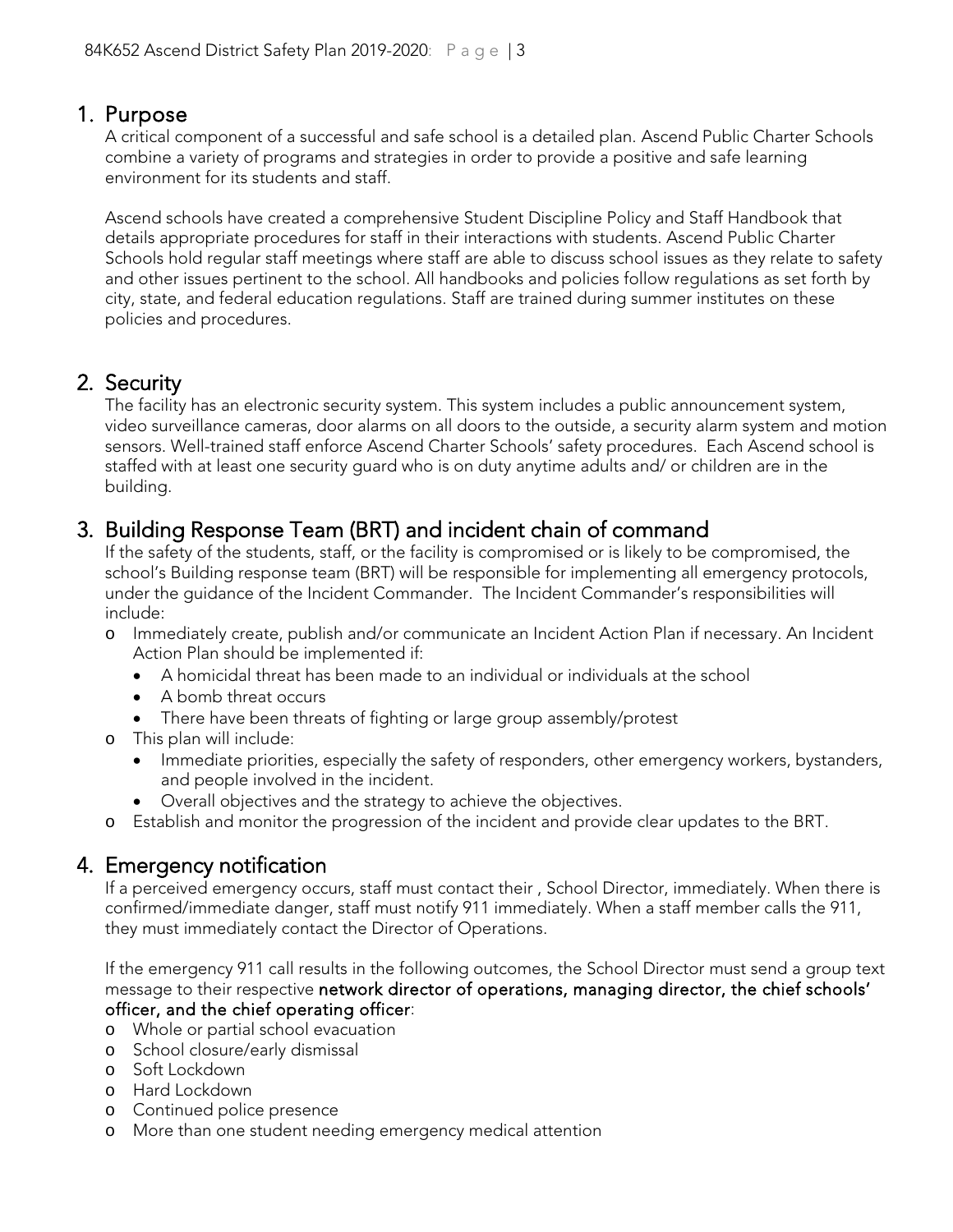If the emergency is facilities related (e.g. - gas, electric, etc.), the School Director must also notify the Director of Facilities.

#### <span id="page-3-0"></span>5. Contacting parents, guardians, and emergency contacts

Ascend Charter Schools keep electronic and paper records of up-to-date contact information. The schools use landlines and cellular phones to contact caregivers and/or emergency contacts in case of an emergency. Caregivers are encouraged to contact the network office if they are unable to contact the school. The network office will assist in communication.

#### <span id="page-3-1"></span>6. School cancellations and early dismissal

School cancellations occur for a variety of reasons and are always determined by Ascend Learning. These reasons may include inclement weather, acts of war, terrorism, or any other situation where the administration of the school or the NYCDOE feels students and/or staff are in danger. Ascend Public Charter Schools will utilize a variety of strategies to inform the public of any school closings, including posting this information on the school's website, and calling families when possible.

#### Unexpected early dismissal

An early dismissal may arise in case of an unforeseen emergency such as an evacuation, gas leak, bomb scare, act of war, act of terrorism or any other situation where the administration of the school feels it is students and/or staff is in danger. If there is an emergency requiring an unexpected early dismissal, Ascend Learning will be notified per the aforementioned emergency notification protocol.

<span id="page-3-2"></span>7. Emergency drills<br>New York State guidance requires twelve drills be conducted each school year using the following guidelines:

- o 8 evacuation drills before December 31
	- 4 of which using secondary exit routes
- o 4 lockdown drills at any time in the year

All drills must be scheduled and shared with the BRT and Network Operations before the start of school in September.

| <b>Emergency Situation</b> | Response                                                                                                                                                                                                                                                                                                                                                                                                                                                                                                                                                                                                   |
|----------------------------|------------------------------------------------------------------------------------------------------------------------------------------------------------------------------------------------------------------------------------------------------------------------------------------------------------------------------------------------------------------------------------------------------------------------------------------------------------------------------------------------------------------------------------------------------------------------------------------------------------|
| Explosive/bomb threat      | Implement evacuation drill protocol                                                                                                                                                                                                                                                                                                                                                                                                                                                                                                                                                                        |
| Threat of violence         | The Incident Commander will be notified immediately of all implied or<br>direct threats.<br>The level of threat will be determined based on gathered information. The<br>Incident Commander will contact local law enforcement officials if<br>necessary.<br>The situation will be monitored closely until the threat passes or local law<br>enforcement officials take control.<br>If a threat was directed at another student, the threatened student's<br>guardian must be contacted immediately and informed about the threat<br>made.<br>If determined, a lock-down or shelter in may be implemented. |

#### <span id="page-3-3"></span>8. Situational responses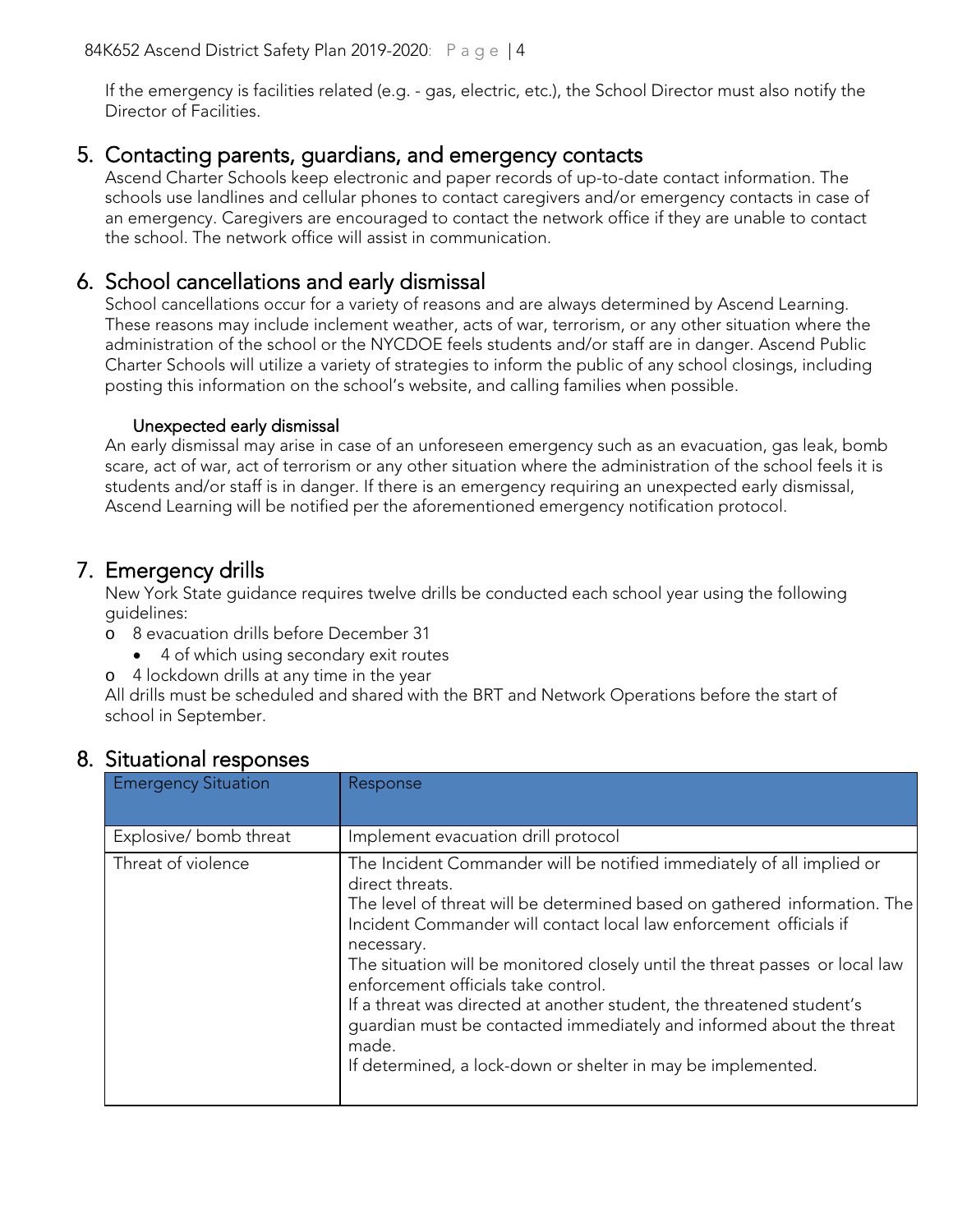| Hostage<br>Missing Child                                                                | The first person aware of the situation will immediately notify the Director<br>of Operations or the School Director and he/she will notify the police.<br>No response will be given to media until deemed necessary.<br>The school will go on hard lock down as necessary.<br>The School Director and Director of Operations will turn over authority to<br>the police upon their arrival and assist as requested.<br>The staff member who cannot locate the child immediately alerts the<br>$\bullet$                                                                                                                                                                                                                                                                                                             |
|-----------------------------------------------------------------------------------------|---------------------------------------------------------------------------------------------------------------------------------------------------------------------------------------------------------------------------------------------------------------------------------------------------------------------------------------------------------------------------------------------------------------------------------------------------------------------------------------------------------------------------------------------------------------------------------------------------------------------------------------------------------------------------------------------------------------------------------------------------------------------------------------------------------------------|
|                                                                                         | school director and director of operations<br>After 5 minutes pass without finding the child, the following actions<br>$\bullet$<br>must be taken simultaneously<br>The school director engages a Soft Lockdown<br>• The director of operations instructs security to review camera<br>footage<br>• The director of operations instructs office staff to check attendance<br>records to ensure the student was in school and didn't leave early<br>After 5 additional minutes in a lockdown and the student is not found,<br>the following actions must be taken:<br>Student emergency contacts are called to ensure they have not<br>been picked up<br>• The police are called if emergency contacts do not have the child<br>Prior to police arrival, prepare appropriate video footage for officers<br>to review |
| Civil Disturbance                                                                       | Implement soft lock-down drill protocol                                                                                                                                                                                                                                                                                                                                                                                                                                                                                                                                                                                                                                                                                                                                                                             |
| Hazardous Material; Gas<br>Leak; Biological Threat;<br>Radiological Threat;<br>Epidemic | Implement evacuation drill protocol                                                                                                                                                                                                                                                                                                                                                                                                                                                                                                                                                                                                                                                                                                                                                                                 |
| Danger encountered during<br>Arrival/Dismissal                                          | Communication is made via 2-way Radios. Incident commander will<br>determine the next actions taken. (If gunshots are heard; instruct all<br>students and staff to drop to the ground and await communication).                                                                                                                                                                                                                                                                                                                                                                                                                                                                                                                                                                                                     |
| Earthquake                                                                              | In the event of an earthquake, the school will conduct the DROP<br>procedure (duck, cover and hold). Once the earth movement stops, the<br>building will immediately evacuate and be swept by Ascend Public Charter<br>Schools' personnel, using the same protocols and procedures used in the<br>event of an Evacuation emergency.                                                                                                                                                                                                                                                                                                                                                                                                                                                                                 |

### <span id="page-4-0"></span>9. Important contact information

New York Police Department Precincts

- o 67th- 2820 Snyder Ave, Brooklyn, NY 11226 [\(718\) 287-3211](https://www.google.com/search?q=67+police+precint&rlz=1C1GCEA_enUS823US823&oq=67+police+precint&aqs=chrome..69i57j0.4215j0j7&sourceid=chrome&ie=UTF-8)
- o 69th- 9720 Foster Avenue, Brooklyn NY 11236- (718) 257- 6211
- o 75th 1000 Sutter Ave, Brooklyn, NY 11208 [\(718\) 827-3511](https://www.google.com/search?q=75th+precintct&rlz=1C1GCEA_enUS823US823&oq=75th+precintct&aqs=chrome..69i57j0l5.2472j0j9&sourceid=chrome&ie=UTF-8)
- o 73rd: 1470 East New York Avenue, Brooklyn, NY 11212 (718) 495-5411
- o 83rd- 780 Knickerbocker Avenue, Brooklyn NY 11237 (718) 574-1605

Brookdale Hospital, 555 Rockaway Parkway, Brooklyn, NY 11212 - (718) 240-5000

Kings County Hospital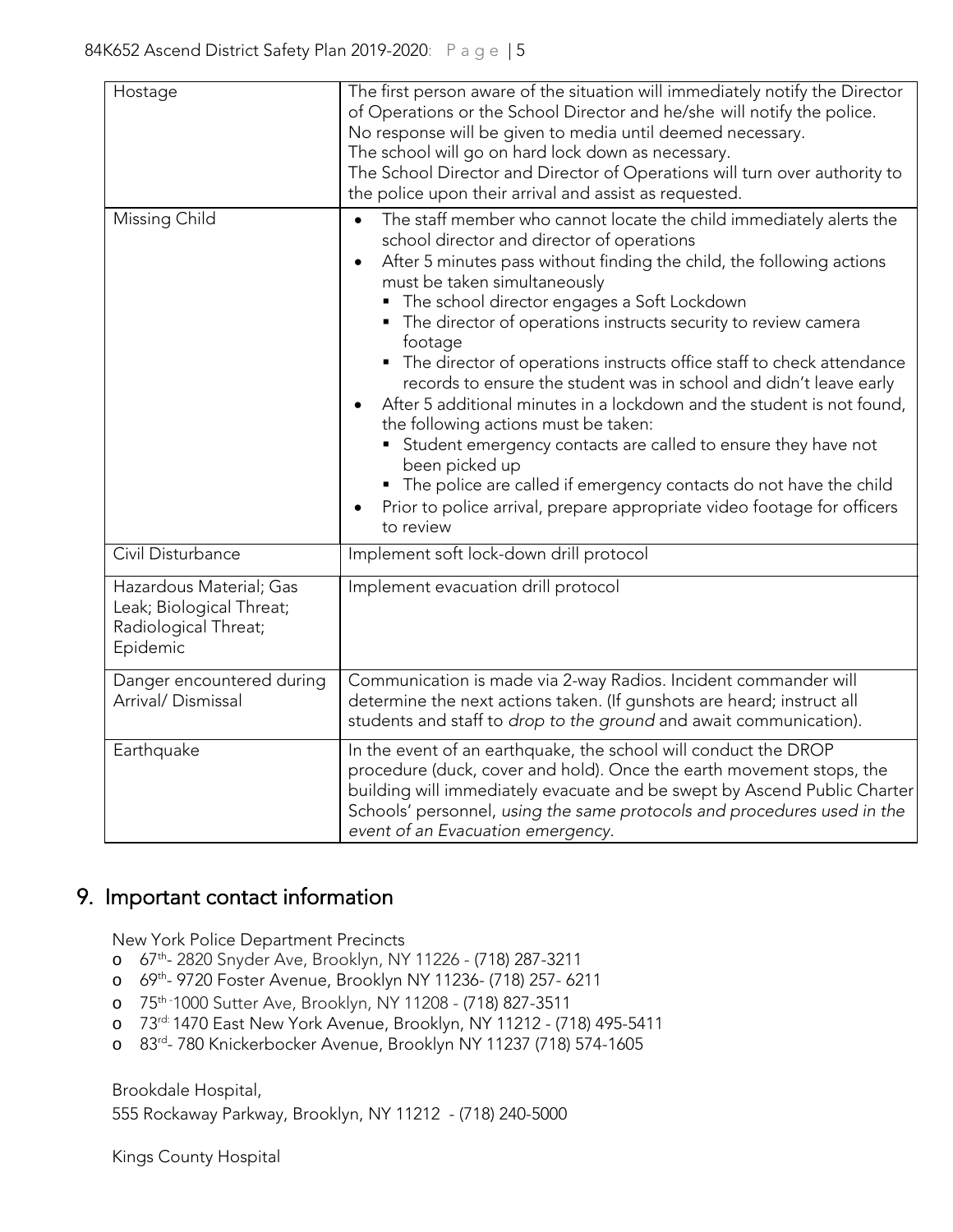84K652 Ascend District Safety Plan 2019-2020: Page | 6

451 Clarkson Avue, Brooklyn NY 11203 – (718) 245- 3131

Poison Control Center (800) 222 - 1222

NYCDOE, Charter Schools Office New York City Department of education, Charter Schools Office 52 Chambers Street New York, NY 10007 Tel : 212.374.5419

#### <span id="page-5-0"></span>10. Student behavior communication and prevention strategies:

#### Incident Report Procedure

This is employed to ensure the complete and accurate reporting of school-related injuries or any situation that has a likelihood of leading to legal action of any sort against the school is necessary to support both the prevention of future incidents and the sharing of information with appropriate authorities. Proper notification and reporting must be followed when a school-related incident of this nature has occurred. Incidents can occur on or near school property (e.g., in front of the building). They can also occur off school property when they have a nexus to the school, e.g., involving students or staff from the school.

#### Contacting law enforcement

Under certain circumstances, local law enforcement is called when there is an immediate threat to the safety and security of staff and students in the school such as:

- o If a student has threatened to take their own life, has been assessed using the Suicidal Ideation Protocol (contained in this document) and has been found to be at high risk of suicide.
- o If a student is alleged to have committed a crime against another student or staff member, calling the police should be handled on a case-by-case basis. In many instances, inform the parents of the student or the staff member that they can contact the police themselves to press charges may be the most appropriate response.

#### Formal discipline procedures

Hearings are held for students in the case of either a long-term suspension (10+ days) or expulsion. If a student commits an offense that calls for long-term suspension or expulsion, as defined in the student code of conduct.

#### Manifest determination reviews

Students with an IEP, 504 or where the school is deemed to know that the student has a disability are required to have a manifest determination review (MDR) before being suspended more than cumulative 10 days in a school year. Ascend requires that the Committee on Special Education (CSE) is notified at 7 days of cumulative suspensions in order that the CSE is aware of the potential for an MDR if the child continues to be suspended.

#### Suicidal ideation protocol

Ascend schools employ this protocol if a student has threatened self-harm (either verbally or in writing). Depending on the risk level (low, medium or high), varying follow up steps will ensue.

#### Homicidal ideation protocol

Ascend schools employ this protocol if a student has threatened the physical safety of others (either verbally or in writing). Depending on the risk level (low, medium or high), varying follow up steps will ensue.

#### Crisis plan